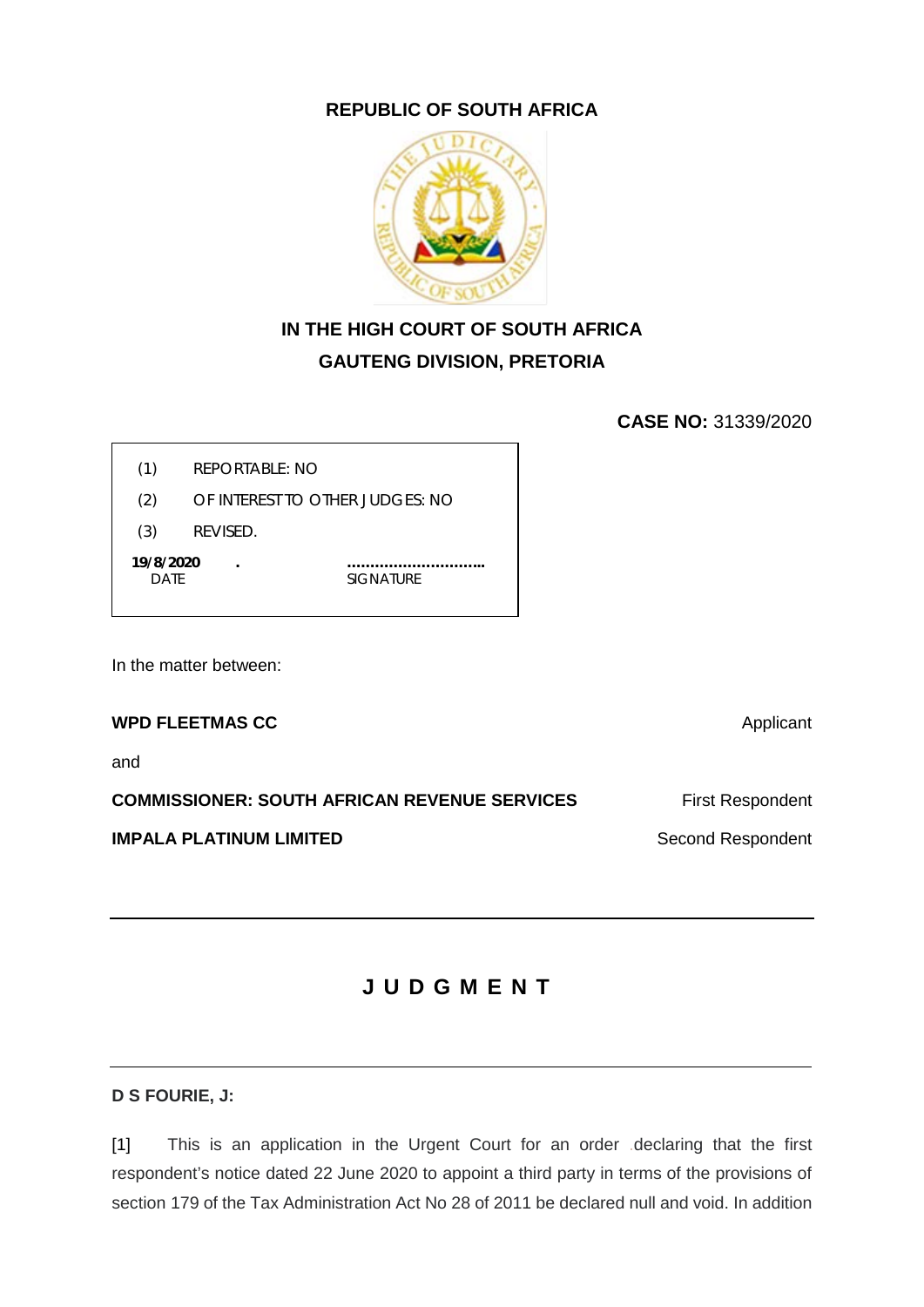thereto the applicant applies for an order that the first respondent must repay the amount of R6,284,915.88 which was paid over by the second respondent as a third party to the first respondent. Finally, the applicant also applies for an interim interdict, pending the applicant's launching of a review application against the first respondent, interdicting and restraining the first respondent from *"initiating and/or continuing recovery proceedings".* The application is opposed by only the first respondent.

#### **CASE FOR THE APPLICANT**

[2] The applicant is a service provider to the second respondent for the supply of underground winch signalling device systems. The applicant is remunerated on a monthly basis.

[3] On 22 June 2020 the first respondent issued a third party notice to the second respondent in terms of section 179 of the Tax Administration Act. On 8 July 2020 and in terms of the said notice, the second respondent paid over to the first respondent the amount of R6,284,915.88.

[4] The applicant points out that only on 7 July 2020 (after the third party notice was issued) the first respondent issued and addressed a *"final letter of demand"* to the applicant and therefore, so it is contended, the first respondent has failed to comply with the provisions of section 179(5) of the Tax Administration Act.

[5] The applicant also applies for an interim interdict. It is alleged that it has a *prima facie*  right to have the first respondent interdicted as requested in the notice of motion. According to the applicant there is a clear disregard for the law, including the rule of law, constituted as such by the behaviour of the first respondent.

#### **CASE FOR THE FIRST RESPONDENT**

[6] The first respondent has raised three points *in limine.* The first is that the application is not urgent, the second that the application is premature as the internal processes of the first respondent have not been exhausted and finally that no written notice of at least one week of the applicant's intention to institute legal proceedings, was given to the first respondent.

[7] According to the deponent on behalf of the first respondent there was proper compliance with the provisions of section 179 of the Act. Prior to the appointment of the third party, a *"final demand dated 20 May 2020"* was sent to the applicant by the first respondent on even date. A copy of this letter is attached to the answering affidavit ("RK1").

[8] According to the first respondent this letter was delivered via an *"electronic filing transaction"* which means that the letter was delivered via *"the applicant's e-filing profile".*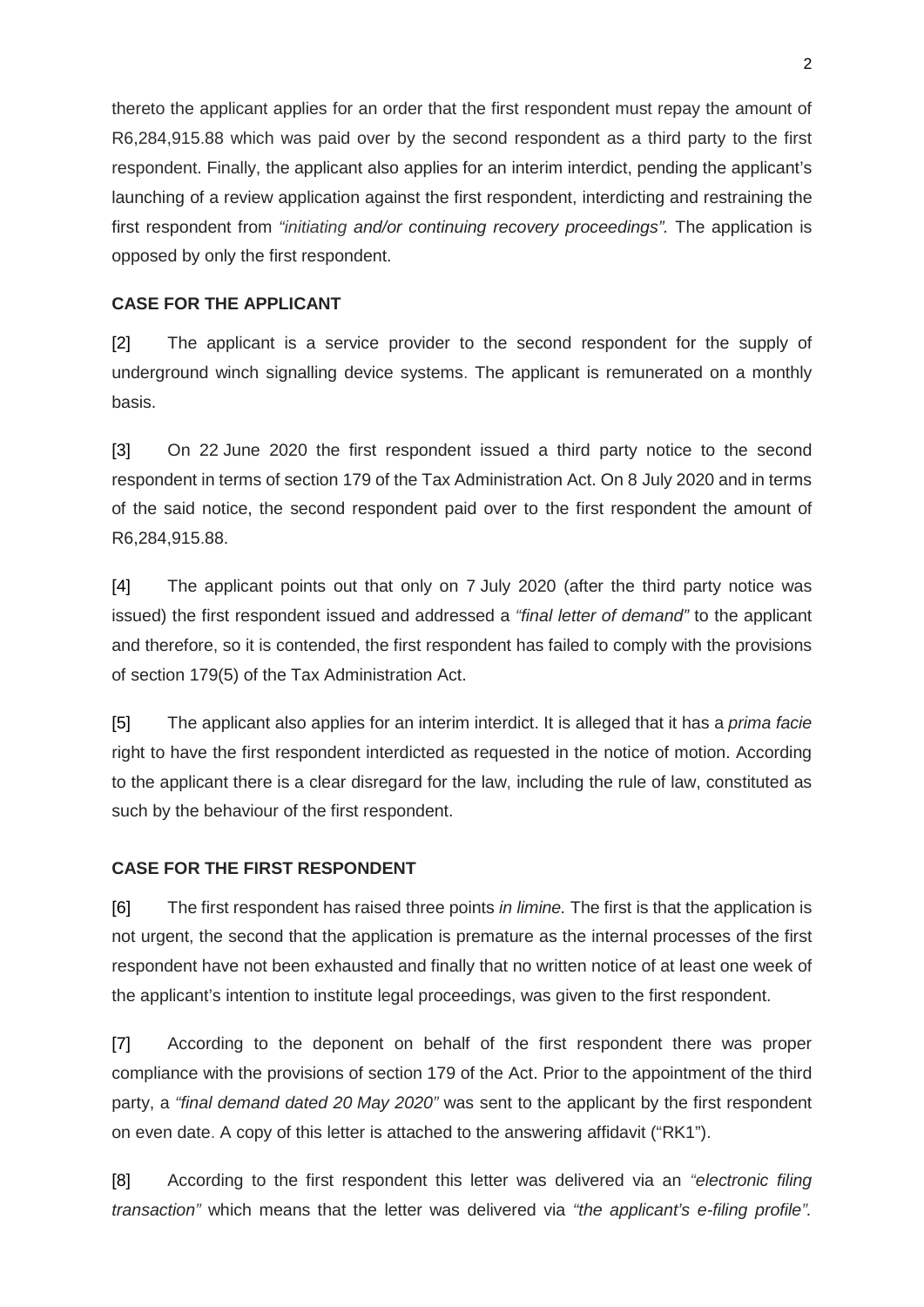A copy of the screen grab/shot of the applicant's efiling profile (SARS Service Manager) is also attached to the answering affidavit ("RK2").

[9] It is further alleged that the final demand of 20 May 2020 was also sent to the address furnished by the applicant and that the applicant does not explain why it never received the said letter. However, in a supplementary affidavit filed by the first respondent it is pointed out that the deponent *"erred in stating that* a *copy of the aforesaid demand was sent to the applicant's address via the postal service".* It is then confirmed that the notice was *"only sent through electronically to the applicant".*

#### **DISCUSSION**

[10] The amount of money involved is no less than R6 million. According to the applicant it will not be able to pay the salaries of its employees and its service providers for a second month. This will have a *"knock-on effect"* and will result in the applicant losing its service providers. Having regard to this evidence, I am of the view that this application is indeed urgent.

[11] Counsel for the first respondent also submitted that the issue regarding urgency is *res judicata* as this matter was previously also in the Urgent Court before Neukircher J who struck it from the roll because of no urgency. One of the requirements of this defence is that the judgment or order must be a final and definitive one on the merits of the matter. It is common cause that Neukircher J never decided the merits of the matter. Furthermore, an order in terms whereof a matter is struck off the roll because of no urgency constitutes a procedural ruling as opposed to a judgment which finally determines the rights and obligations of the parties. I therefore conclude that there is no merit in this defence.

[12] During argument counsel for the first respondent made it clear that the point *in limine*  regarding the applicant's failure to first having exhausted the internal processes only applies to the second part of the application (i.e. paragraphs 4, 5 and 6 of the notice of motion) and not to the first part thereof where the applicant applies for a declaratory order and payment (as referred to in paragraphs 2 and 3 of the notice of motion). I shall therefore refer to this defence again when I consider the second part of the application.

[13] The next point *in limine* relates to section 11(4) of the Tax Administration Act. The first respondent takes the point that no written notice of at least one week of the applicant's intention to institute legal proceedings, was given to the Commissioner.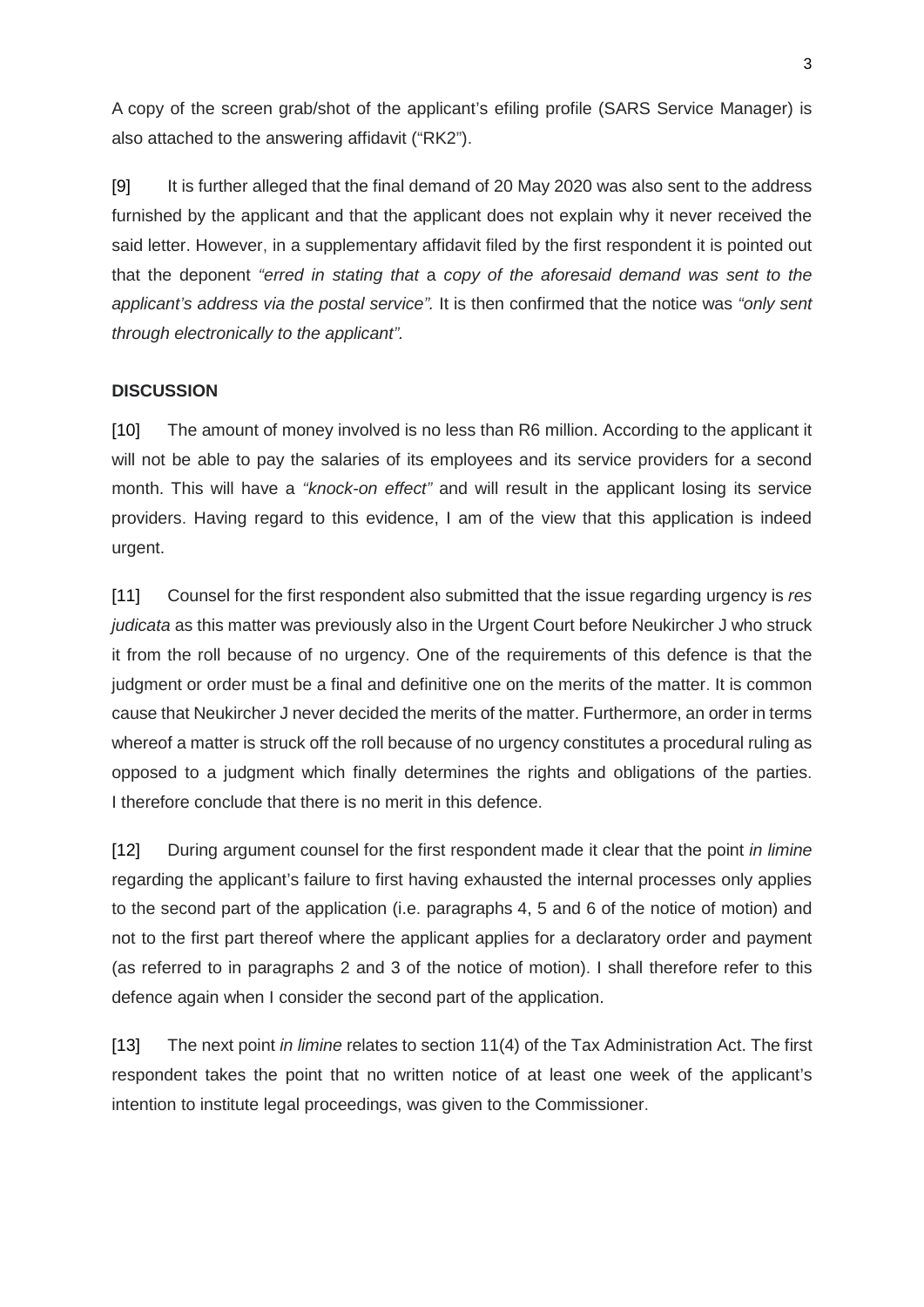#### [14] Section 11(4) of the Act provides as follows:

"Unless the Court otherwise directs, no legal proceedings may be instituted in the High Court against the Commissioner, unless the applicant has given the Commissioner written notice of at least ten business days of the applicant's intention to institute the legal proceedings."

[15] Both counsel were unable to refer me to any authority where this subsection was considered. The words *"unless the Court otherwise directs"* are important in this matter. This sub-section does not require the applicant to apply on notice or in the application itself to condone a failure to comply with it. It appears that the Court is empowered with a wide discretion to condone a failure or to *"direct otherwise".* Obviously, this must be done in a judicial manner.

[16] In this regard I take into account the fact that the Commissioner not only had the opportunity to file an answering affidavit, but also a supplementary answering affidavit. I also take into account that both parties were given the opportunity to file heads of argument. Furthermore, I also afforded both parties the opportunity to orally address me on all the issues. This means, in my view, that the first respondent had the opportunity to put his case before Court and that there appears to be no prejudice in this regard. The matter came before me ready to be adjudicated. I therefore conclude that in this matter I should *"direct otherwise"* by allowing the matter to proceed before me without the applicant having complied with the provisions of this sub-section. This point *in limine* can therefore not succeed.

[17] That brings me to the merits of the application. I shall first consider the first part and thereafter the second part.

#### **FIRST PART**

[18] In the first part of the application the applicant applies for a declaratory order that the first respondent's notice of 22 June 2020 to appoint a third party in terms of the provisions of section 179 of the Tax Administration Act, be declared null and void and that the first respondent be ordered to repay the amount of R6,284,915.88 to the applicant which was paid over by the second respondent to the first respondent.

[19] Section 179(1) of this Act provides that a senior SARS official may authorise the issue of a notice to a person who holds or owes or will hold or owe any money to a taxpayer, requiring that person to pay the money to SARS in satisfaction of the taxpayer's outstanding tax debt. The issue of such a notice is subject to certain statutory conditions. Sub-section (5) states in this regard as follows:

"SARS may only issue the notice referred to in ss (1) after delivery to the tax debtor of a final demand for payment which must be delivered at the latest ten business days before the issue of the notice, which demand must set out the recovery steps that SARS may take if the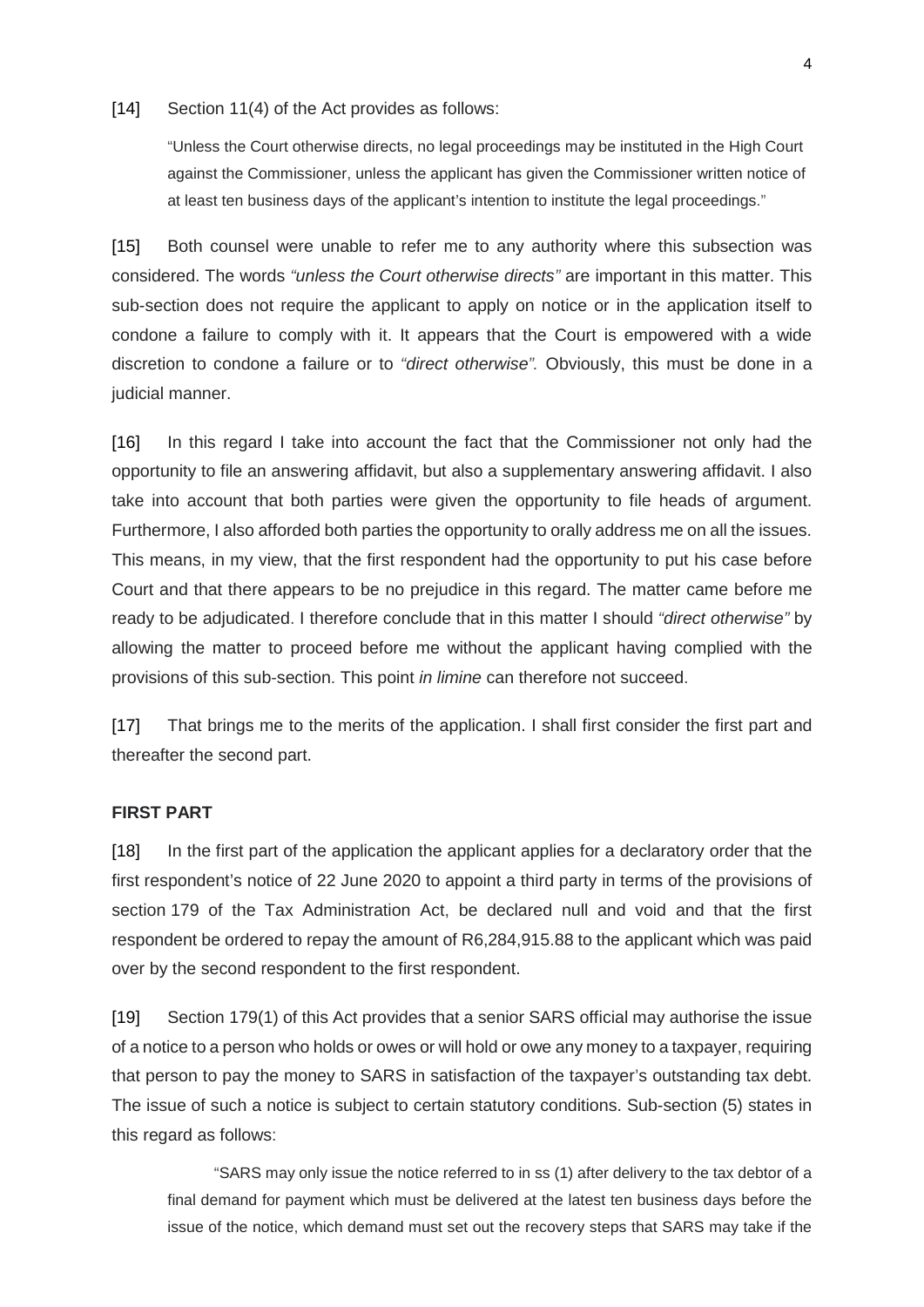tax debt is not paid and the available debt relief mechanisms under this Act, including, in respect of recovery steps that may be taken under this section—

(*a*)

(*b*) if the tax debtor is not a natural person, that the tax debtor may within five business days of receiving the demand apply to SARS for a reduction of the amount to be paid to SARS under ss (1), based on serious financial hardship."

[20] The main issue between the parties relates to the delivery of such notice to the applicant as a tax debtor. The applicant maintains that such a notice was never delivered to it prior to the issuing of the so-called third party notice to the second respondent. On the other hand, it is alleged by the first respondent that such a notice was indeed timeously delivered to the applicant. Two documents have been annexed to the papers, annexure "RK2" which is a so-called *"screen grab"* of the first respondent and "RA3" which is a *"screen grab"* of the applicant. These documents are, as far as the section 179(5) notice is concerned, irreconcilable as they both tell a different story.

[21] The section 179(5) notice on which the first respondent relies is dated 20 May 2020 and is addressed to the applicant. It appears, on the face of it, to be a notice in terms of subsection (5).

[22] The first respondent gives the following explanation with regard to the delivery of this notice:

"I am advised that this honourable Court might have a difficulty with the aforesaid annexures because it is my view that for the electronic communication to be complete and regarded as delivered, the complete transaction must be entered into the information system of SARS and correctly submitted by SARS to the electronic page of the registered user as set out in Rule 3(2)(*b*)(i) of the Rules for Electronic Communications issued in terms of the Act."

[23] The manner of delivery is then further explained by the first respondent to be the following:

"This is so because, in terms of Rule 3(3) if an acknowledgement of receipt for the electronic communication is not received, the communication should be regarded as not delivered, except for an electronic filing transaction. It therefore should follow that if the first respondent did deliver the letter of demand via the applicant's e-filing profile, it would be deemed to have been delivered. This is simply so because, the first respondent only needs to show that the demand was delivered via electronic e-filing profile of the applicant. It is for this reason that I now attach a copy of the screen grab of the applicant efiling profile (SARS Service Manager) and marked same as annexure 'RK2' ".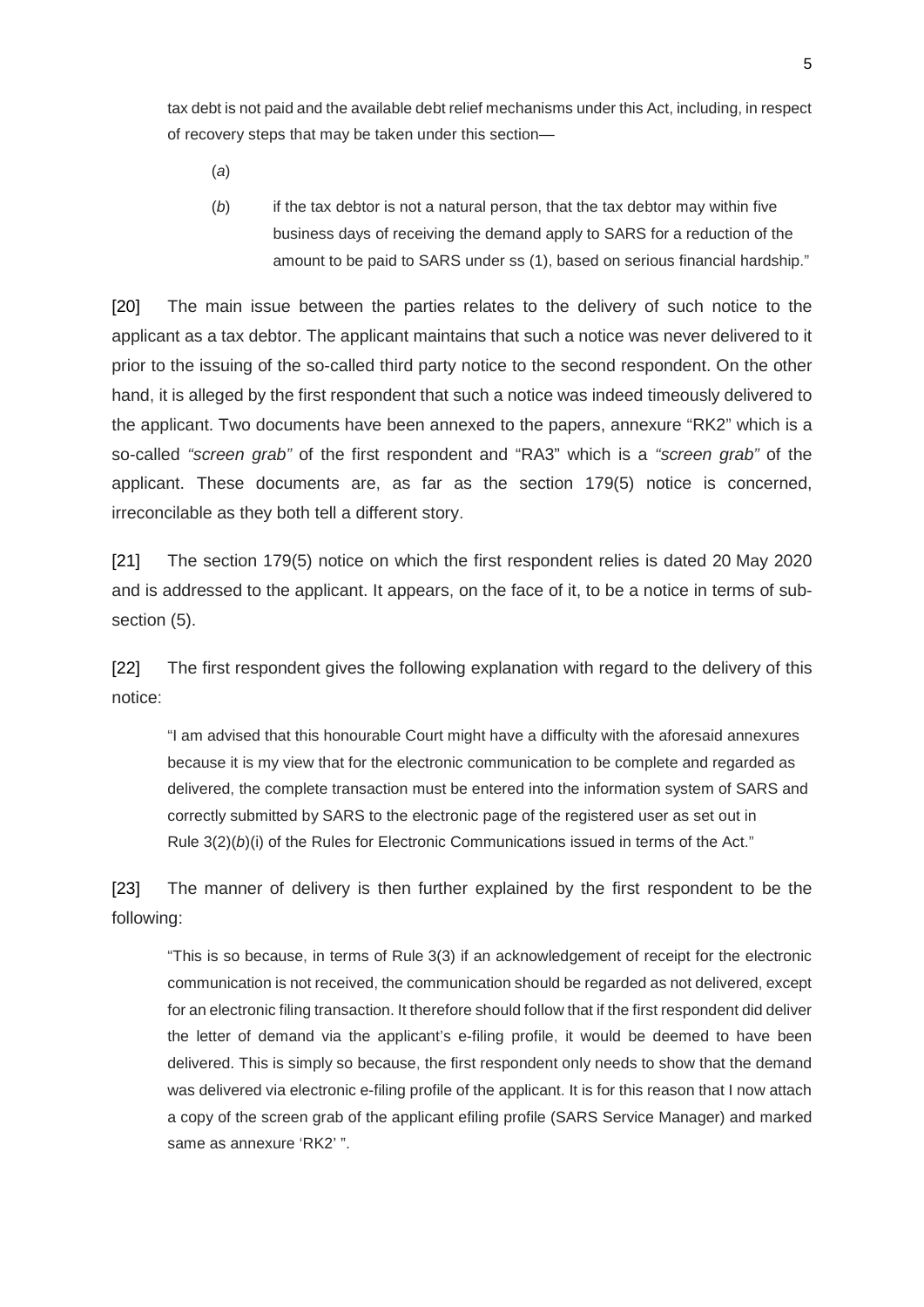[24] Annexure "RK2" indicates, *inter alia,* that according to this document a final demand for an overdue debt has been created which appears in a column under the heading *"Item Date of Receipt"* where the date of 20 May 2020 appears. It looks as follows:

"Case – A final demand letter for overdue debt has ... 316996793 ... 2020105120 (under the heading 'Item Date of Receipt') ... ."

[25] In its replying affidavit the applicant refers to annexure "RA3", being a screen grab of the applicant's e-filing profile which differs materially from the screen grab on which the first respondent relies. This document consists of many pages. At the top left hand corner of each page appears the words *"Secure.SARSefiling.co.za"* and which is, according to the applicant, the e-filing profile of the applicant. Various entries appear on the relevant page thereof (010- 39 of Case Lines). The first entry appears at the bottom of the page and is dated 7 May 2020 whereas the last one appears at the top of the page and is dated 10 June 2020. The period covered by this page is therefore between 7 May 2020 and 10 June 2020. There is for instance an entry dated 20 May 2020 which is a final demand with regard to Value-Added Tax (not applicable in this application), but no entry to indicate that a final demand was received by the applicant on 20 May 2020 for outstanding income tax.

[26] During debate counsel for the first respondent conceded that the final demand dated 20 May 2020 should have appeared on this page of "RA3", but it is not there. This leads me to the conclusion that there may be one of two possible explanations: either the applicant did not receive the said notification as a final demand or that it has been fraudulently removed (if possible) from the applicant's e-filing profile ("RA3"). There is no evidence suggesting that the latter possibility is applicable and I also have no reason to suspect such conduct by any person. There may be more than one explanation why the said notification does not appear on the e-filing profile of the applicant, for instance, a technical error or a lack of proper communication in the electronic system. However, what is important is that the applicant's efiling profile ("RA3") indicates that it was not received.

[27] The first respondent does not rely on an acknowledgement of receipt for the electronic communication. This means that the first respondent, in the words of the deponent to the answering affidavit, needs to show *"that the demand was delivered via electronic e-filing profile of the applicant".* This explanation is, in my view, in accordance with the wording of section 179(5) of the Tax Administration Act which pertinently refers to a *"delivery to the tax debtor of* a *final demand"* (my emphasis). This, according to the evidence, and with specific reference to "RA3", did not take place. I therefore have to conclude that the first respondent failed to comply with the provisions of section 179(5) of the Tax Administration Act and therefore the notice dated 22 June 2020 to appoint a third party should be declared null and void.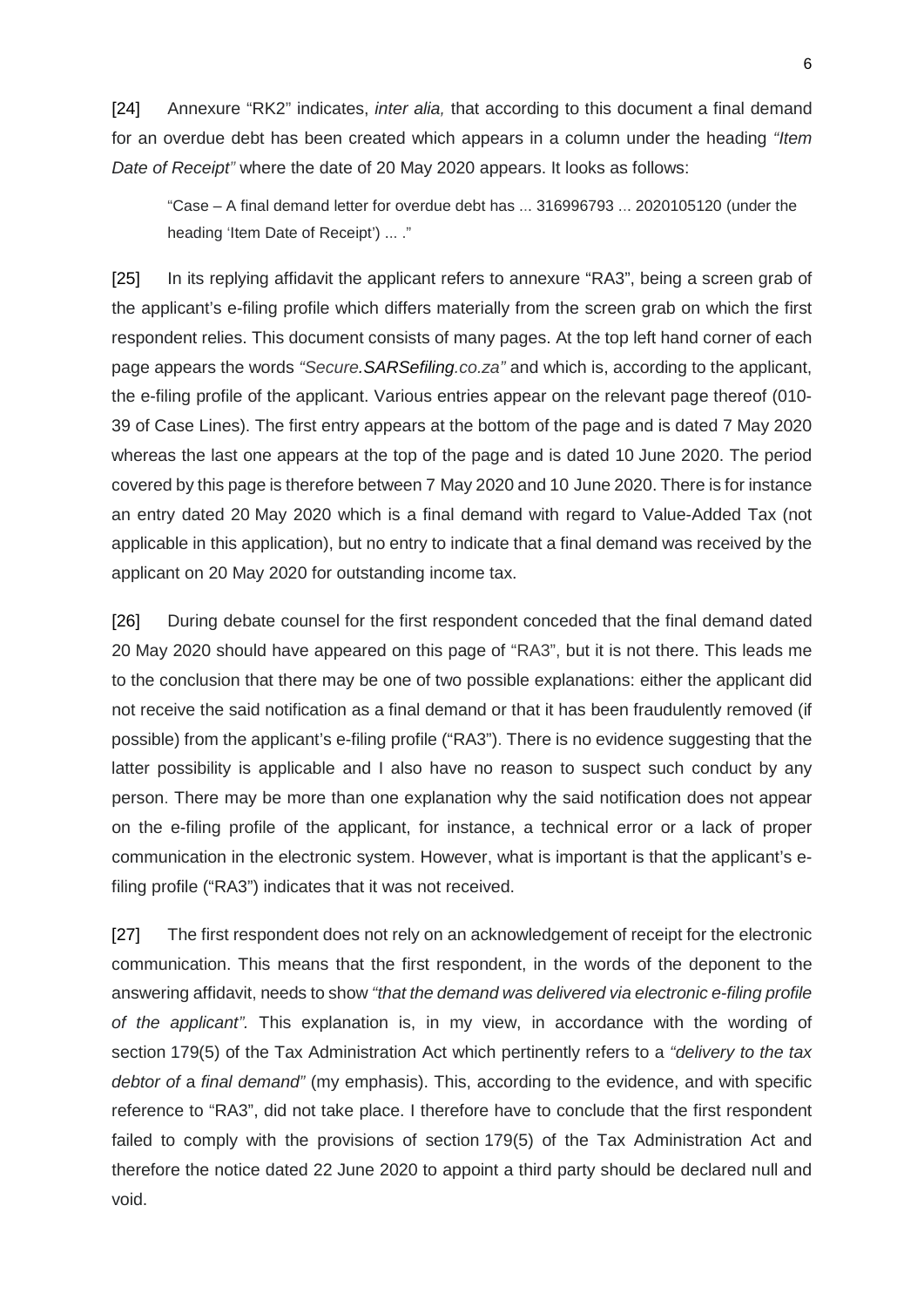#### **SECOND PART**

[28] In the second part of the application the applicant applies for an interim interdict, pending the applicant's launching of a review application, interdicting and restraining the first respondent from *"initiating and/or continuing recovery proceedings"* against the applicant.

[29] It is explained in the founding affidavit that the applicant has been engaging the first respondent since at least 22 January 2019 with an offer in terms of section 200 of the Tax Administration Act for a compromise. According to the applicant the application for a compromise had been shifted around between officials and feedback from the first respondent was only obtained during July 2019. Notwithstanding an attempt to reach a compromise, the first respondent ultimately decided not to approve the application. It is for this reason, so it appears, that the applicant seeks an interim interdict pending the applicant's launch of a review application against the first respondent.

[30] The purpose of the interim interdict is to restrain the first respondent from *"initiating and/or continuing recovery proceedings"* against the applicant. This clearly implies that the first respondent should be interdicted to perform its statutory duties regarding recovery proceedings for outstanding tax debt.

[31] By granting an order as requested, such action would, in my view, amount to an intrusion into the exclusive terrain of an organ of state as another branch of government. This would, in my view, violate what may be called the *"separation of powers principle".* In *National Treasury* & *Others v Opposition to Urban Tolling Alliance* & *Others* 2012 (6) SA 223 (CC) par 47 it was pointed out that a temporary restraint against the exercise of statutory power well ahead of the final adjudication of a claimant's case may be granted *"only in the clearest of cases and after* a *careful consideration of the separation of powers harm".* In the application before me there is no indication that it should be regarded as one of the *"clearest of cases".*  This means that, in my view, the second part of the application cannot succeed. Having come to this conclusion, it is not necessary to also consider the other point *in limine* regarding the applicant's failure to first exhaust the internal remedies.

#### **COSTS** *DE BONIS PROPRllS*

[32] The legal representatives acting for the first respondent have indicated that an order for payment of costs *de bonis propriis* should be granted against the attorneys acting for the applicant. The main reason for this request is that the attorneys for the applicant re-enrolled this application in the Urgent Court after it had been struck off the roll for lack of urgency by Neukircher J and that such conduct amounts to an abuse of the process of Court.